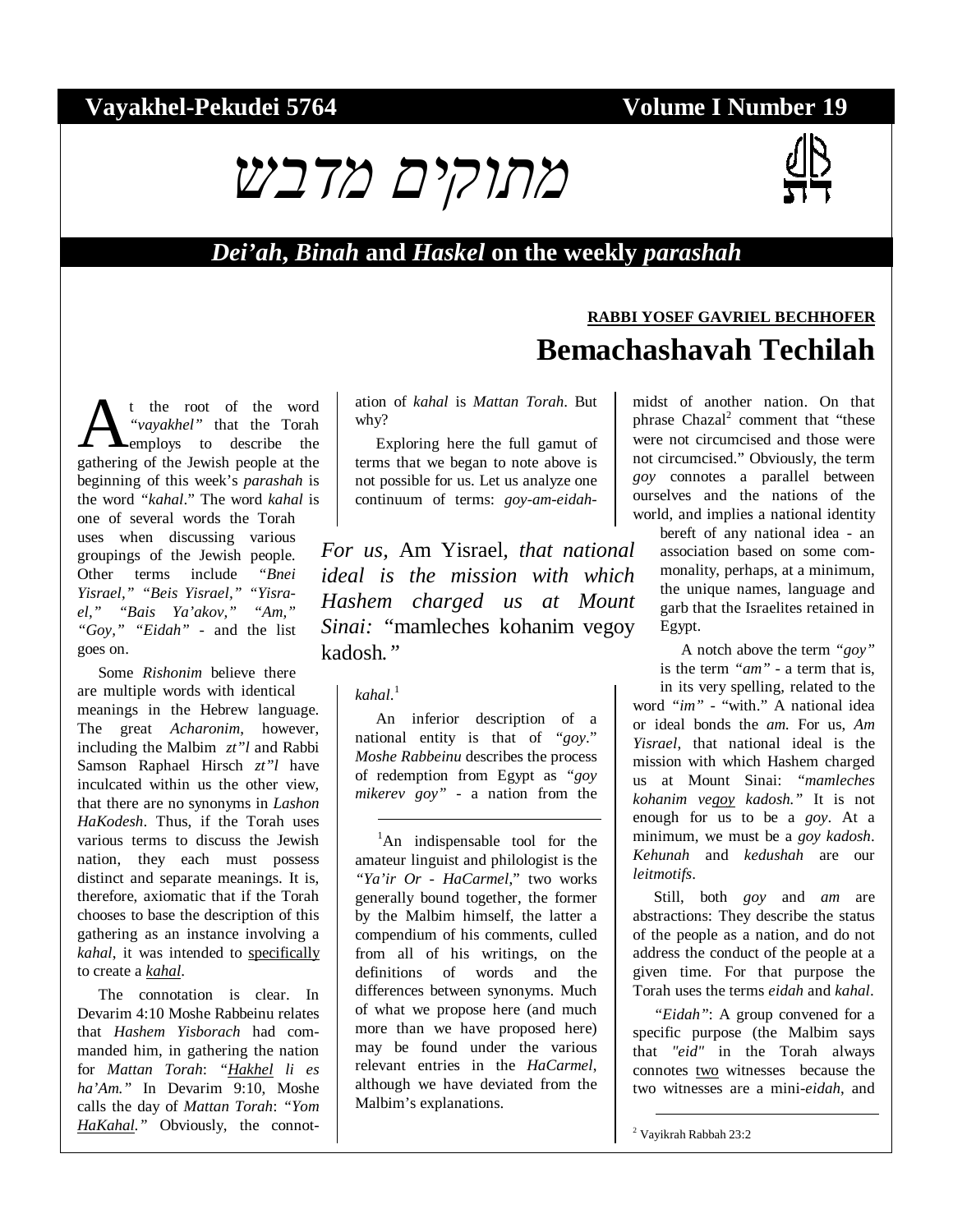-

Rabbi Samson Raphael Hirsch postulates that they connect to *"ya'ad"* designation). Nevertheless, an *eidah* can be an *"eidah ra'ah."* The term defines a lower form of gathering, and thus related to the word *"eider"* - a flock or herd.

*"Kahal"*: A group convened in a religious or refined manner.<sup>3</sup> The

3 The *Sidduro shel Shabbos* at the end of *Shoresh* 6 *Anaf* 1 explains the statement in Tehillim (149:1) *"tehillaso b'kahal chassidim"* that through *kahal*, the *gevuros* become *chasadim*. He explains that in *KH"L* the  $H =$  the five *gevuros*, and the  $K-L$ = the five *chasadim* (5x26 *[Shem*  purpose of many *mitzvos* is to transform *"Adas Yisrael"* into a *Kahal Hashem*, or *"Kahal Adas Yisrael*." The purpose of *Vayakhel* was to forge that *Kahal*.

Sometimes we do not act in complete accordance with our lofty destiny: Then the Torah calls us an

 $\overline{a}$ 

*Havaya"h]* = 130. Note the significance of other 130's, such as *"tzam"* - fasts turn *gevuros* into *chasadim*). He alludes to the custom during davening, (at least) of clasping one's left hand with and enveloping it in the right one - enveloping *gevuros* in *chasadim*.

#### **2** *Mesukim Midevash*

*eidah*. We strive for the high level of achievement that the term *kahal*  connotes. To attain that level requires unity. That unity was first achieved through the bond of *machatzis hashekel* and the other massive outpourings of materials used to make the *Mishkan*. The *Avodas Hashem* in the *Mishkan*, and later in the *Beis HaMikdash*, united all the individuals in the Jewish nation, recalling *Kabbalas HaTorah "ke'ish echad be'lev echad."4*

4 Rashi, Shemos 19:2

hen the parts of the *Mishkan* were completed, the *Mishkan* was then **definition** the parts of the *Mishkan* were completed, the *Mishkan* was then dedicated in the *Shemonas Yemei Hamilu'im*, 8 days in which it was assembled and taken down. For the first seven days, it was assembled by Aharon and his sons, the *kohanim*. On the eight day, Moshe assembled the *Mishkan*.

What was the purpose of this? If the building of the *Mishkan* was just practice, to learn how to do it in the future, Moshe would have demonstrated to the *kohanim* how to assemble the *Mishkan* on the first day, not the last, after they've done it seven times already.

R' Samson Raphael Hirsch sees in these 8 days a symbol for the subsequent history of all of the sanctuaries. The *Mishkan* was assembled in five places: Sinai, Gilgal, Shilo, Nov, and Gideon. After the *Mishkan*, we have had two *Batei Mikdash* so far, and await the build-

ing of the third. In all, sanctuaries are built eight times in Jewish history.

There is a famous *aggadita* that explains why Moshe Rabbeinu could not be the one to take us into *Eretz* 

*Moshe was not merely participating in the consecration of the* Mishkan*, but was also demonstrating the permanence of the messianic age. The Temple will not fall again; there will be no more exiles.* 

> *Yisrael*. Everything Moshe did is permanent. This is important, because if it were possible to abrogate one thing that he did, it brings into question the permanence of the Torah. However, Hashem knew that the time would come when the Jews would deserve punishment. By having Yehoshua and not Moshe bring us into Israel, Hashem made exile a possible punishment.

This makes Rav Hirsch's comment even more interesting. On the

### **RABBI MICHA BERGER Bakeish Shalom**

eighth day Moshe performed the assembly. The eighth day also parallels the Third *Beis HaMikdash*, which will never be destroyed. Moshe was not merely participating in the consecration of the *Mishkan*, but was

> also demonstrating the permanence of the messianic age. The Temple will not fall again; there will be no more exiles.

But what gave Moshe Rabbeinu's actions the power of permanence? And more pragmatically, how can we learn from this a way to make a permanent impact?

We find that Hashem uses two adjectives to describe Moshe. The first is *anav*, modest. "And the man Moshe was very modest" (Bamidbar 12:3). Modesty is a necessary precondition for prophecy. If one is too full of himself, there is no room for G-d. If everything you perceive is colored by what you want to hear, then you cannot hear Hashem. The second is that Hashem calls him "Moshe My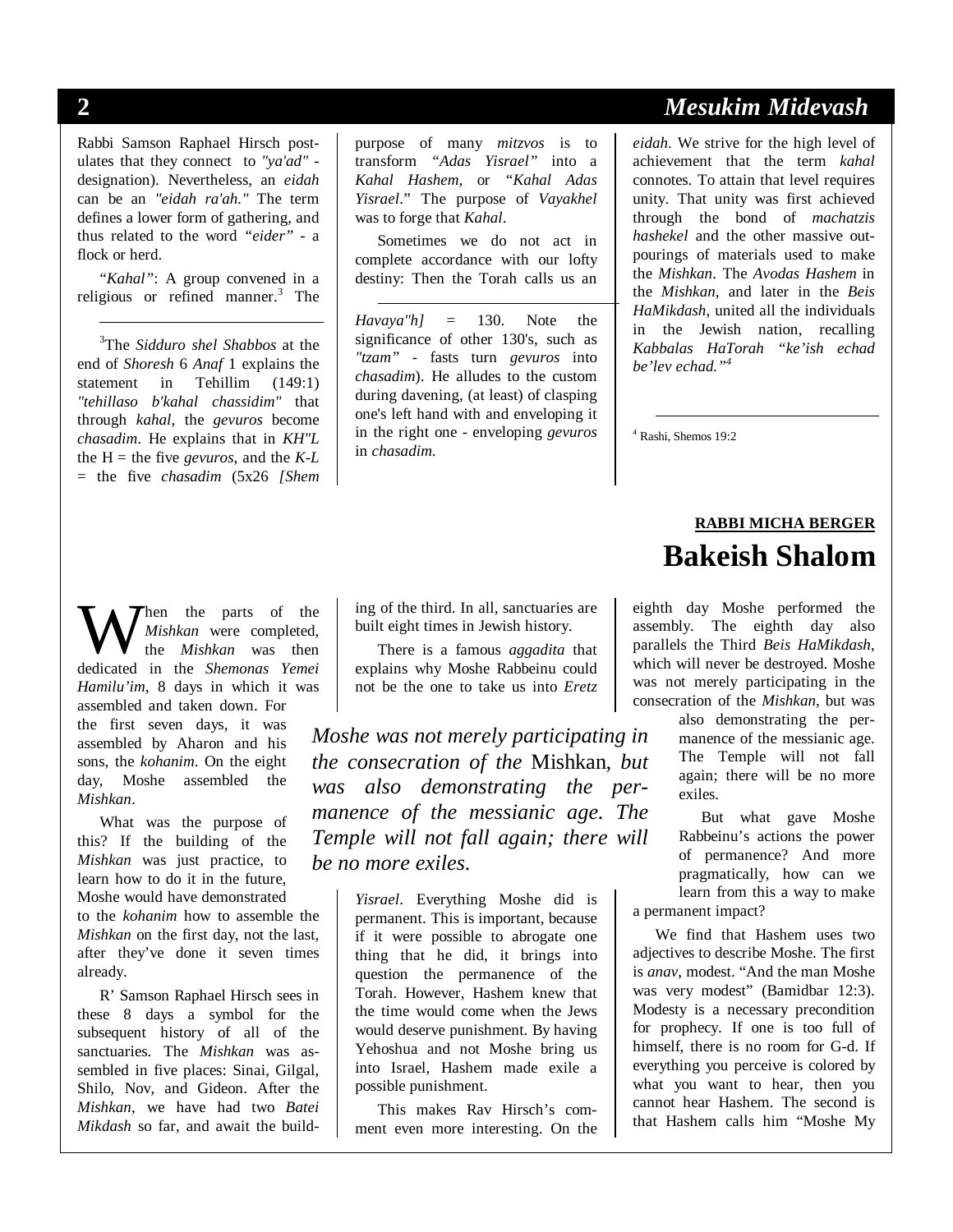#### *Mesukim Midevash* **3**

servant", *Moshe Avdi*. "*Moshe avdi* is not like that" (ibid 7). Rav Hirsch finds a similarity between *eved*, with an *ayin*, and *avad*, with an aleph. *Avad* means lost. Eved, with the voiced ayin instead of the silent aleph, means one whose will, desires, and self-identity are occluded by another's. *Moshe Avdi*, therefore, means: Moshe, who made his desires secondary to Mine. Both adjectives, *anav* and *eved*, describe Moshe Rabbeinu as one who placed his own desires second. Everything Moshe did was *lesheim Shamayim* (for the sake of [the One in] heaven). All of his actions were an expression of Hashem's Will.

R. Yochanan HaSandler<sup>1</sup> describes what gives permanence to a congregation. "Any congregation which is *lesheim Shamayim* will end up existing, and congregation which is not *lesheim Shamayim* will not end up existing."

Perhaps this too is the source of the permanence of Moshe Rabbeinu's actions. Just as a congregation that is *lesheim Shamayim* endures, so too other activities.

Chazal comment on the phrase "*Mishkan Ha'eidus*" (the *Mishkan*, dwelling place, of testimony), "*Sheyismashkein ba'avonos Yisrael*", it will be made temporary through the sins of Israel. Divrei Shaul writes that

1 Avos 4:14

efillah is one of the central mitzvos of the Torah according **T**<br>
efillah is one of the central<br>
mitzvos of the Torah according<br>
to many; it is the mitzvah<br>
where a person develops and purtures where a person develops and nurtures his relationship to G-d. According to the Chazal, it is referred to as *Avodah*, the same term for the offering of the korbanos in the Beis HaMikdash, but *tefillah* is "*avodah* 

this is because it was built by Betzalel, a human being. However, the third *Beis HaMikdash*, "*tivneh chomos Yerushalayim* – You will build the walls of Jerusalem" (Tehillim 51:20). Hashem will build it, and so it will be permanent.

It is not clear how literally to take the idea that Hashem will build it. In Hilchos Melachim, the Rambam clearly describes the building as part of the role of the *Melech HaMo-*

*To truly get value out of the mitzvos, we have to explore our motivations. Am I doing this because that is how I was raised? Or because it will impress my neighbors with my "*frumkeit*"?* 

> *shiach*. How then would the Rambam understand "*tivneh chomos Yerushalayim*"? We said that Moshe assembling the Mishkan on the eighth day foreshadowed the building of the third Beis HaMikdash. Perhaps this is to indicate that people who, like Moshe, are acting entirely lesheim Shamayim, with no element of personal motivation, will build the third Beis HaMikdash. Since "a person's messenger is like himself", it could be said poetically that Hashem was doing the building, even though the king will be leading it. Since it is being done *lesheim Shamayim*, it would still have the permanence described in the Divrei Shaul.

> *shebalev*," how one serves G-d inside himself. It is clear that, as an internal *avodah*, *tefillah* may serve its purpose only if a person properly focuses on it. Too often our harried lives reduce *tefillah* to the status of an obligation that is performed as quickly as possible and with little attention. Not only does this not fulfill the mitzvah,

We hold that in general "*mitzvos einam tzrichos kavanah* – mitzvos do not require intent". (Exceptions are those mitzvos, like *tefillah*, where intent is the whole substance of the mitzvah.) But look how much is lost when we only fulfill this minimal requirement! The mitzvah is robbed of its ability to have lasting impact!

We say in the *berachah* before the morning Shemah, "*lishmor, vela'asos ulkayeim* – to guard, to do, and to

> make permanent all the words of Your Torah." *Shemirah*, guard, is a term that refers to prohibitions.<sup>2</sup> *La'asos*, to do, refers to obligations. What then is *lekayeim*, to fulfill, which literally means to give permanence?

To truly get value out of the mitzvos, we have to explore our motivations. Am I doing this because that is how I was raised? Or because it will impress my neighbors with my "*frumkeit*"? Hashem tells me to do this, but why? What can I learn and take with me from the deed I am about to do? When one acts from this position of *lishmah*, one gives the action the power to make a permanent *rosheim*, impact, on one's soul.

2 Shevuos 20b

#### **RABBI SETH MANDEL Sefasai Tiftach**

but it damages one's main purpose in life, which is to develop the relationship to G-d and His Torah.

There is no need for *tefillah* to take a very long time, but there is a need to focus one's thoughts when saying *Shemoneh Esrei*. The